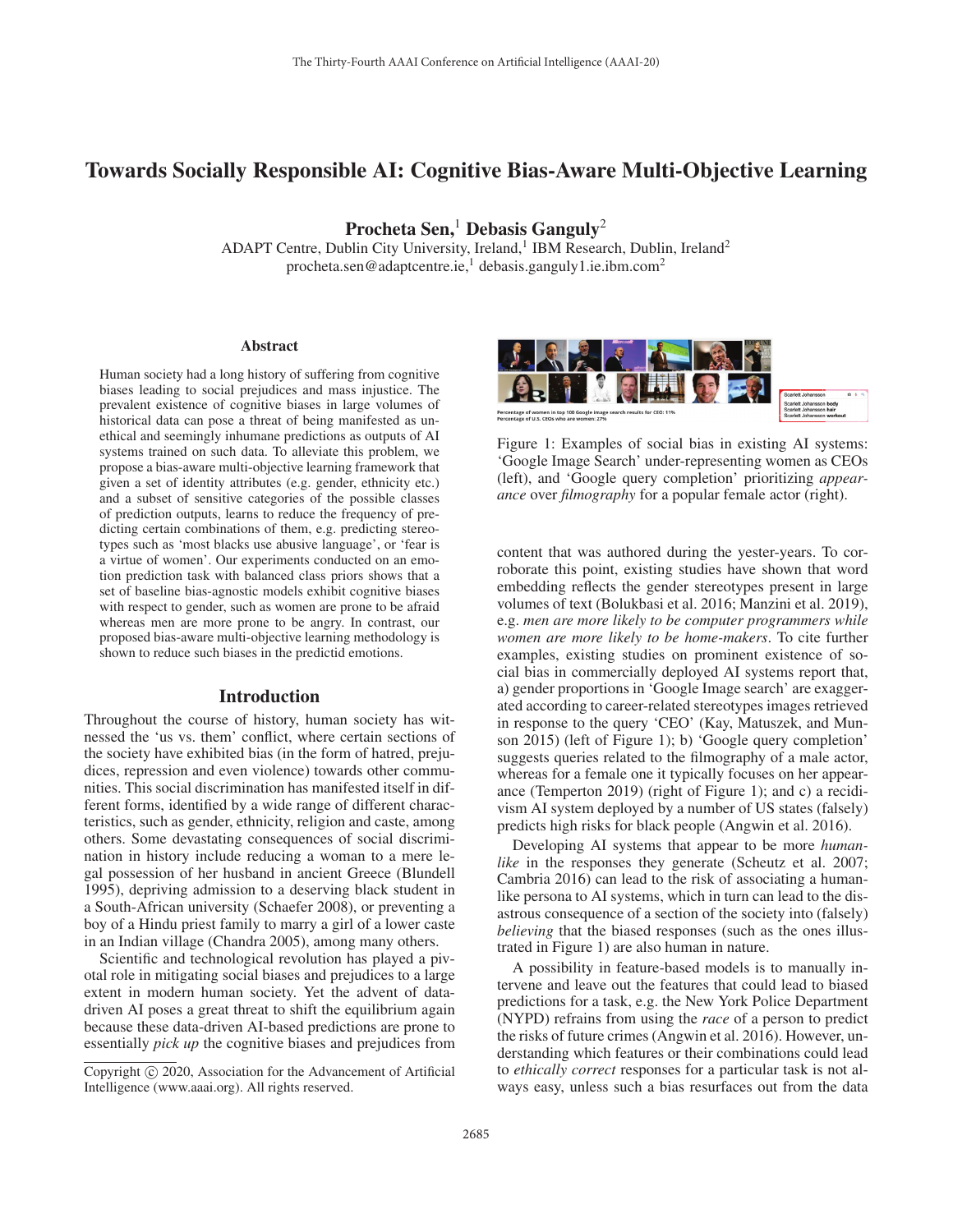and is actually observed, e.g., it is difficult to see what features (term weighting functions) could implicitly lead to the observation about female actors in Figure 1 (right), which is nothing short of 'body shaming'. This situation is obviously aggravated for data-driven neural models, which rely on learning an abstract representation of the data, with an associated risk that this abstract representation is likely to be considerably different from how humans would 'abstractify' the data themselves for the purpose of generating not just correct but *ethically correct* responses.

Different from these existing studies on debiasing, which can be broadly classified into the ones that remove bias from either a) embedded words, or b) language models or c) training data itself, we propose a multi-task learning based approach to achieve a trade-off between the *correctness* and *fairness* of a model. Specifically, we propose a generic approach to first quantify and then reduce bias *jointly* against a number of secondary *social identity* attributes (e.g. gender and ethnicity) in a *classification* task involving a single *primary* attribute (e.g. predicting emotions, such as fear, anger etc. from a piece of text). Specifically, we employ a multi-objective learning approach, where the intention is to increase the social acceptability (fairness) of the predicted outputs without causing a significant degradation in the effectiveness of the primary classification task (correctness).

# Related Work

Demonstrating social bias in classification tasks. Davidson, Bhattacharya, and Weber (2019) demonstrated racial bias in four different tweet data sets used for hate and abusive language detection. They showed that a classifier trained on these tweets exhibits a social bias in predicting that abusive tweets are mostly written by African-Americans as compared to white Americans. On a similar note, Sap et al. (2019) demonstrated racial bias in Twitter datasets for abusive language detection, and also demonstrated that such bias can be traced back to the annotation process itself. The study found that when presented with the ethnicity information, the annotators were more likely to tag a tweet of an African American as abusive. Kiritchenko and Mohammad (2018) reports that a number of existing models for sentiment analysis suffer from either race or gender bias. Zafar et al. (2017) used a constrained learning approach to debias classification models on feature vectors. In contrast, we employ a multi-objective function and do not use hand-crafted features for our experiments.

Social identity features for improving predictions. Hovy (2015) showed that the use of demographic features, such as age, and gender can improve the text classification task performance across five languages. On a similar note, Vanmassenhove, Hardmeier, and Way (2018) found that including the gender information of the speakers (authors) help to translate sentences more effectively to a target language with gender-specific morphology. Stanovsky, Smith, and Zettlemoyer (2019) proposed an evaluation methodology to measure gender bias in machine translation (MT) systems and also released a dataset to support further investiga-

tion in MT bias. Garimella et al. (2019) released a gender tagged dataset for POS-tagging and dependency parsing and showed that POS-tagging and dependency parsing effectiveness can vary across genders.

Mitigating bias from word embedding and down-stream tasks. Prost, Thain, and Bolukbasi (2019) proposed ways to debias word embedding with an objective to reduce bias in downstream tasks. Bolukbasi et al. (2016) debiased pretrained embedded word vectors obtain gender-neutral word vectors, e.g. in such an embedded space 'babysit' is expected to be equidistant from grandmother and grandfather. Given an existing word embedding, their approach involves defining a gender specific subspace and then learning a linear transformation which seeks to preserve pairwise inner products between the word vectors while minimizing the projection of the gender neutral words onto the gender subspace. Zhao et al. (2018) proposed another approach to obtain debiased word embedding by preserving the gender information with additional dimensions, the presence of non-zero components along which indicates gender inclined words.

Gonen and Goldberg (2019) concludes that existing word embedding debiasing techniques (e.g. (Bolukbasi et al. 2016)) are rather superficial in nature, in the sense that applying such debiased embeddings can still lead to gender bias in down-stream tasks. Manzini et al. (2019) proposed a multi-class debiasing solution for word embedding. They removed race, gender and racial bias from existing word vectors. May et al. (2019) measured social bias in sentence encoders. Zhao et al. (2019) proposed debiasing approaches for contextualized word embeddings by using data augmentation and neutralization.

Qian et al. (2019) proposed a gender debiasing method for language generation by introducing an additional term in the loss function for language generation, seeking to make the probability more uniform across both genders. Sun et al. (2019) reviews existing gender-bias detection techniques for NLP and the advantages and disadvantages of the debiasing approaches. Zhang et al. (2019) proposed bias detection and debiasing methods for sentence paraphrasing. Bevendorff et al. (2019) proposed an author verification method that also illustrates the sources of bias in the corresponding corpus. They also showed that elimination of bias sources can lead to a more balanced dataset.

### Bias-Aware Predictions

Primary classification task. Before explaining our proposed framework for multi-objective debiasing, we formalize the problem definition with the following notations. Let

$$
X = \{(\mathbf{x}_j, y(\mathbf{x}_j))\}_{j=1}^M, \mathbf{x}_j \in \mathbb{R}^d, y(\mathbf{x}_j) \in P = \{0, \dots, k\}
$$

$$
\tag{1}
$$

be a set of d-dimensional real-valued vectors, each with a categorical variable,  $y = y(x)$ , which are the labels of a primary task with possible values in a range of  $k+1$  different categories.

As a concrete example, each **x** could represent an embedded vector representation of a sentence, whereas the  $y(x)$ values could correspond to  $k = 2$  categories of emotion,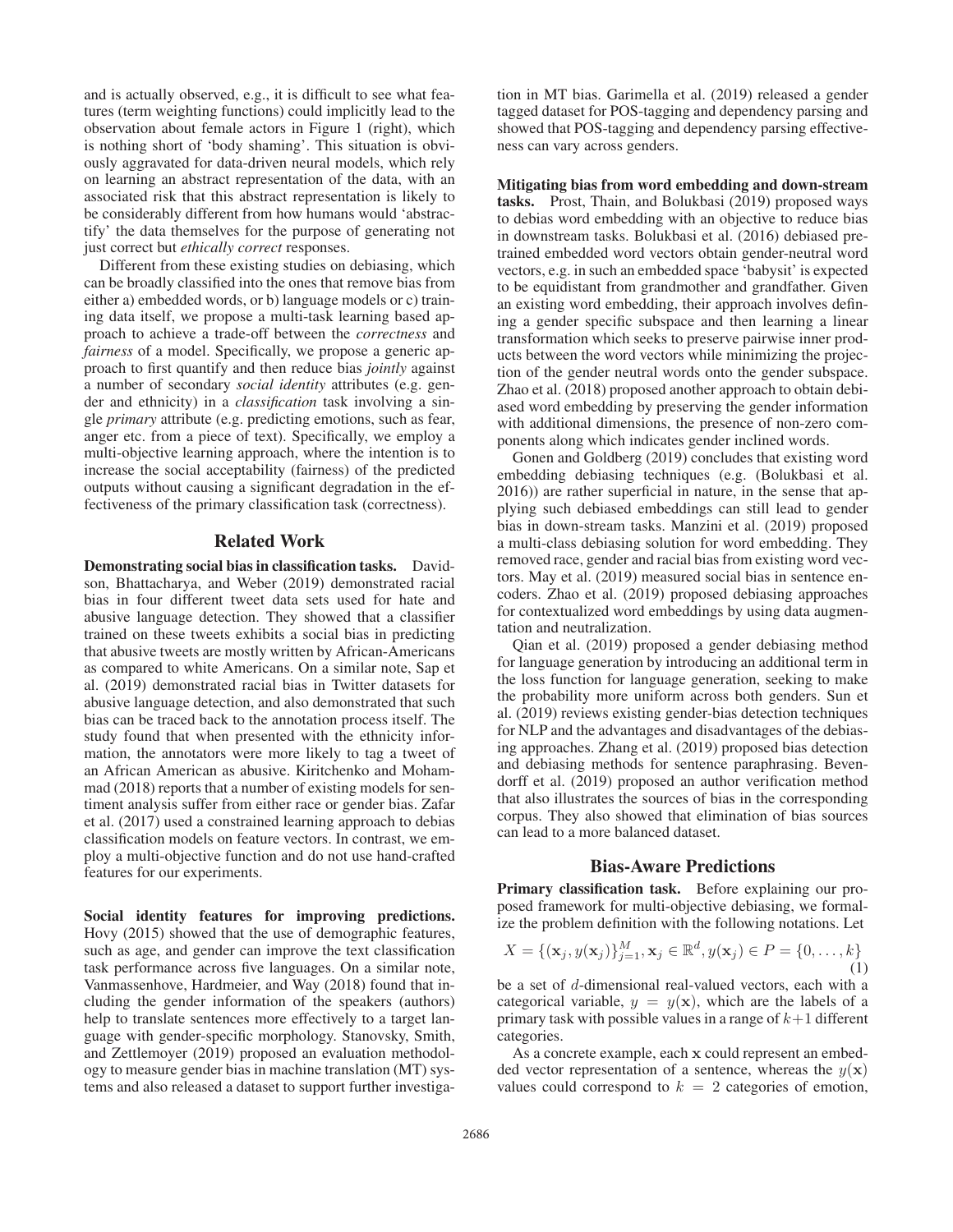| ${(\mathbf{x}, y(\mathbf{x}))}_{i=1}^M$ | M pairs of data and primary task labels               |  |  |  |  |  |  |
|-----------------------------------------|-------------------------------------------------------|--|--|--|--|--|--|
| $P \in \{0,\ldots,k\}$                  | Primary task label categories                         |  |  |  |  |  |  |
| $P_s \in \{0, \ldots, k_s\}$            | A subset of $k_s$ $(k)$ categories, (e.g.             |  |  |  |  |  |  |
|                                         | 'fear')                                               |  |  |  |  |  |  |
| $\boldsymbol{n}$                        | #identity attributes (e.g. 'gender')                  |  |  |  |  |  |  |
| $z_i$                                   | Categorical variable for the $i^{\text{th}}$ identity |  |  |  |  |  |  |
|                                         | attribute with $m_i$ possible values                  |  |  |  |  |  |  |
| $C_i = \{0, \ldots, m_i\}$              | Set of categories of the $i^{\text{th}}$ identity at- |  |  |  |  |  |  |
|                                         | tribute (e.g. 'male', 'female')                       |  |  |  |  |  |  |
| $U_i\subset C_i$                        | A set of (historically) under-represented             |  |  |  |  |  |  |
|                                         | categories, e.g. 'female'                             |  |  |  |  |  |  |
| $D_i\subset C_i$                        | Historically dominating categories, e.g.              |  |  |  |  |  |  |
|                                         | 'male'                                                |  |  |  |  |  |  |
| $Y_i^B \in \{0,1\}$                     | Indicator variables for learning<br>the               |  |  |  |  |  |  |
|                                         | pseudo-task of generating biased re-                  |  |  |  |  |  |  |
|                                         | sponses.                                              |  |  |  |  |  |  |
|                                         |                                                       |  |  |  |  |  |  |

Table 1: Summary of notations.

namely 'anxiety' and 'joy' associated with a given sentence, mapped to integers  $\{0, 1, 2\}$  (0: none). Generally speaking, the primary task is then to learn a model for predicting a category,  $y(x)$ , given an input vector,  $x$ , i.e.,

$$
\phi: (\mathbf{x}, y(\mathbf{x})(\mathbf{x})) \mapsto \Delta_k, \ \mathbf{x} \in X,\tag{2}
$$

where  $\Delta$  represents a k-simplex of class probabilities of primary task categories.

(Social) Identity attributes. A model, such as the one represented in Equation 2 can lead to socially unacceptable responses. To make ethically correct predictions, it is necessary to remove such cognitive biases. To quantify bias formally, we define a set of categorical attributes, akin to *social identity*, against which a *specific subset* of predicted output categories may exhibit socially unacceptable biases. There are two important points to take notice of.

First, the set of categorical attributes corresponding to social identities, henceforth referred to as *identity attributes*, is not a part of the input data. This is because explicitly using such features for training a model,  $\phi$  (Equation 2), may be socially unacceptable in the first place, e.g., NYPD avoids using the race of a person with criminal records to predict the risk of his/her future crimes (Angwin et al. 2016).

Second, only a specific combination of the identity attributes with a subset of the primary output categories may be deemed as socially unacceptable, (the complementary combinations being less likely to be controversial). As a concrete example, frequently predicting the emotion of 'fear' with the identity attribute 'female' is disturbing in today's society (rightly so), whereas its complement, i.e. frequent associations of 'fear' with 'man' is not (possibly attributed to the desire to change a long history of patriarchal society).

Formulating cognitive bias. Next, we introduce a set of secondary response variables  $y^B$  to define the association between a subset, say  $P_s = \{0, \ldots, k_s\} \subset P$ , of



Figure 2: Schematic of cognitive bias removal.

primary categories  $(k_s < k)$  and a set of *n* identity attributes, say  $\{z_i\}_{i=1}^n$ , where each  $z_i \in \{0, \ldots, m_i\}$ , i.e. is a categorical variable with  $m_{i+1}$  possible values, each mapped to an integer in  $[0, m_i]$  (e.g. the 'Gender' attribute with 'male' mapped to 0 and 'female' to 1). For the purpose of defining bias, we now assume that this set of categories  $C_i = \{0, \ldots, m_i\}$  corresponding to the identity attribute  $z_i$ , is comprised of two mutually disjoint subsets, i.e.  $C_i = U_i \cup D_i$ , where  $U_i$  denotes the set of historically underrepresented categories with respect to the set  $P_s$ .

The following concrete example is used to clarify the idea (using words rather than integers for readability). For an identity attribute 'gender',  $C_{\text{gender}} = \{\text{male}, \text{female}\},\$ if the primary task is to predict emotion from one of  $P =$ {fear, anger}, then an example of cognitive bias results by defining  $P_s = \{\text{fear}\}\$  and  $U_{\text{gender}} = \{\text{female}\}\$  (women are prone to be more afraid than men).

Bias response variables. We then define a bias response as a Boolean variable denoting a frequent association between a subset of primary categories,  $P_s$ , and a particular identity attribute  $z_i$  as a function of the likelihood of the association. More formally,

$$
y_i^B(\mathbf{x}) = \begin{cases} 1, & \frac{\mathbb{I}(y(\mathbf{x}) \in P_s \land z_i \in U_i)}{\mathbb{I}(y(\mathbf{x}) \in P_s)} > \tau \\ 0, & \text{otherwise} \end{cases}
$$
(3)

where  $\tau \in [0, 1]$  is a parameter (set to  $\frac{1}{2}$  in all our experiments). Equation 3 sets the Boolean variable  $y_i^B = 0$  if a)  $y(\mathbf{x}) \in P - P_s$ , i.e.,  $y(\mathbf{x})$  is a category which is neutral to a given set of identity attributes, or b) if the co-occurrence of the primary task labels  $(P_s)$  into a set of specific categories, likely to be associated with social biases, is sufficiently high (determined by a parameter  $\tau \in [0, 1]$ ). With respect to the schematic shown in Figure 2, two sets of bias variables are defined for the two identity attributes, namely gender and race (shown towards the right), using the co-occurrences of specific values of these attribute (e.g. female and black) with prediction categories 'fear' and 'anger' respectively.

Pseudo-task of biased response generation. Using the bias response variables of Equation 3, the next step is then to learn a function mapping from input vectors, their associated primary task labels along with the corresponding indicator pseudo-variables for bias detection (as per Equation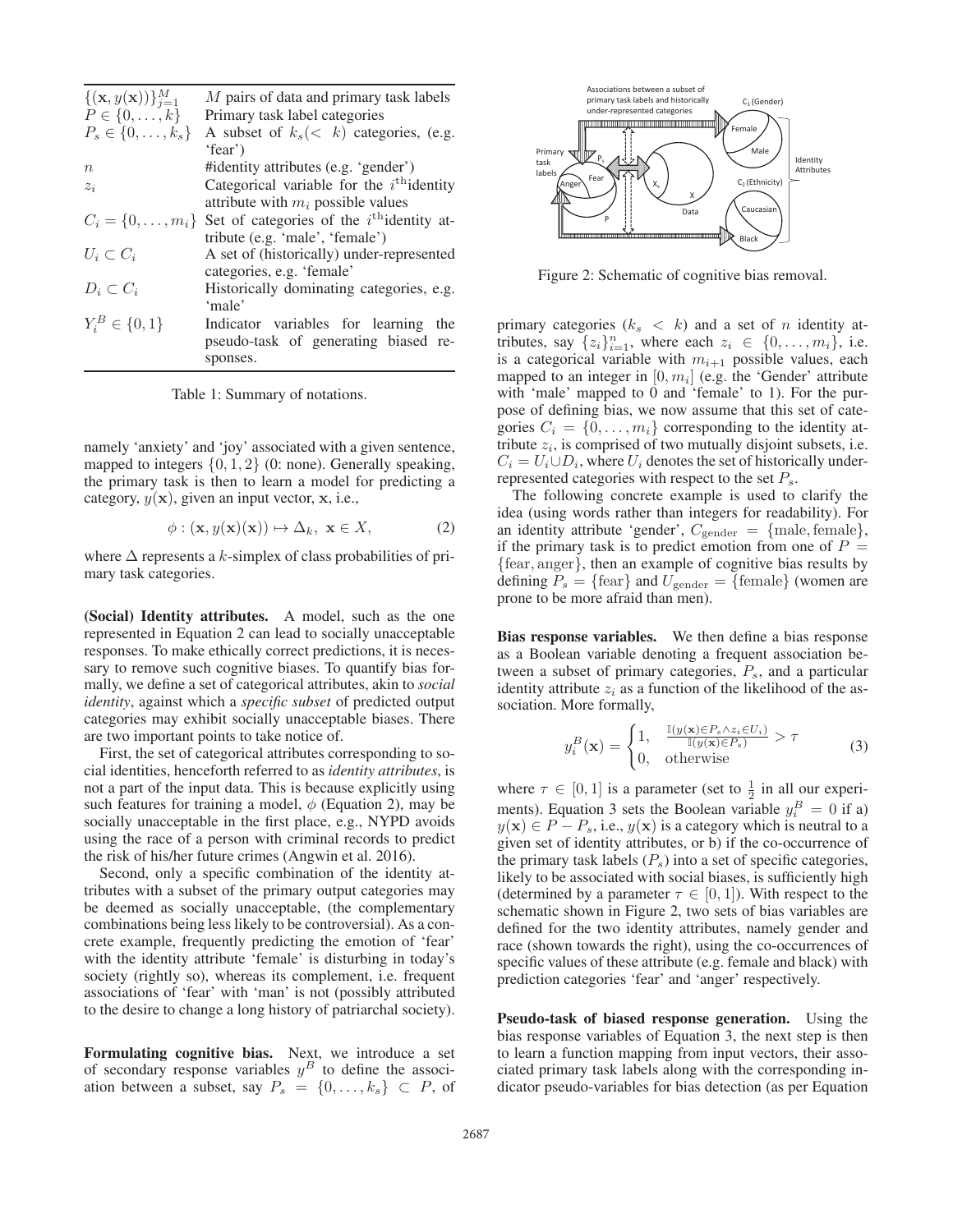

Figure 3: Schematic diagram of a neural network architecture for *jointly* learning the primary task objective (for effective prediction) and a set of debiasing tasks (for reducing the cognitive bias in these predictions).

3),  $(\mathbf{x}, y, y_i^B)$ , to a Bernoulli probability distribution indicating the probability of presence (or absence) of social bias corresponding to the i-th identity attribute. More formally,

$$
\phi_i^B : (\mathbf{x}, y_i^B) \mapsto \Delta_1, \ \mathbf{x} \in X_s = \{ \mathbf{x} : y(\mathbf{x}) \in P_s \}. \tag{4}
$$

Equation 4 corresponds to learning the associations between the inputs, primary task labels and an identity attribute; two such relations, one for gender, and the other for ethnicity, are shown with the two vertical dotted arrows in Figure 2. Although the indicator variables denote the presence of bias, in our learning step we effectively invert the variables so as to intentionally perform poorly for the task of generating biased responses, which eventually leads to decreasing the bias from the primary prediction task.

Multi-Objective Neural Architecture. Next, we learn the primary classification task (Equation 2) *simultaneously* along with the  $n$  different bias tasks, i.e. one for each identity attribute (Equation 4). This joint learning can specifically be realized with a neural architecture, schematically depicted in Figure 3. Concretely speaking, we first employ a linear transformation,  $\Theta_s \in \mathbb{R}^{d \times p}$  to transform each data vector to a *shared* abstract representation, and then apply a set of subsequent linear transformations specific to the primary and the bias tasks, respectively.

$$
\hat{y} = \text{softmax}(\Theta_p(\Theta_s(\mathbf{x}))), \Theta_p \in \mathbb{R}^{p \times k}
$$
  

$$
\hat{y}_i^B = \text{sigmoid}(\Theta_i^B(\Theta_s(\mathbf{x}))), \Theta_i^B \in \mathbb{R}^{p \times 1}, \mathbf{x} \in X_s.
$$
 (5)

We then maximize the following joint likelihood function to learn the shared layer and the task specific parameters.

$$
\mathcal{L} = P(y|\mathbf{x}; \Theta_p, \Theta_s) - \sum_{i=1}^{n} P(y_i^B|\mathbf{x}; \Theta_i^B, \Theta_s), \quad (6)
$$

where the respective probabilities are estimated from Equation 5. Specifically, for our experiments, we use square loss to back-propagate errors and compute gradients.

An important observation in Equation 6 is the *negative* sign in the likelihood of the bias tasks, which indicates that



Figure 4: Illustrative example to visualize bias reduction with multi-objective learning (Equation 6). Predictions with a bias-agnostic classifier (logistic regression with  $L_2$  regularization) are effective but exhibits a 'bias' in associating the green points with the top half of the plot area (left); whereas the multi-objective learning is able to reduce such a bias (right).

the overall objective is to perform well in the primary task and perform *poorly* in each bias pseudo-task seeking to reduce the non-uniformity in the posterior distribution of the respective categories of identity attributes with respect to a subset of primary task categories. Intuitively speaking, the joint objective seeks to sacrifice a little on the correctness of predictions to be more ethically correct.

#### Evaluation

Before describing the main experiments, we start this section with an illustrative example on a two dimensional synthetic dataset, where we visualize the working principle of bias removal our proposed model. We used this synthetic dataset to investigate if the proposed model can be effective on a relatively simple setup, which would then provide evidence that it could also be potentially effective on real data as well.

## Visualization with Synthetic 2D Data

Figure 4 plots a set of 2000 samples,  $\mathbf{x} = (x_1, x_2)$ , generated from a two dimensional iso-tropic Gaussians mixture model (GMM) of two components (plotted as red and green, respectively) with equal priors; the centres located at  $\mu_1^T = (2, 1)$  (red) and  $\mu_2^T = (2, 4)$  (green). To illustrate the idea of bias in predictions, we assume that the set  $P<sub>s</sub>$  (the set of categories likely to be attached as social stereotypes as per the notations of Table 1) in this example corresponds to the category 'green', i.e.  $P_s = \{2\}$ . As an identity attribute, we consider the  $x_2$  variable; the set  $C_{x_2}$  comprised of points

$$
U_{x_2} = \{(x_1, x_2) \in \mathbb{R}^2 : x_2 > 2\}
$$
 (7)

and its complement set  $D_{x_2}$ .

Assuming that the primary task in this example involves predicting the correct component of a set of points sampled from the GMM (as specified above), we trained our proposed bias-aware predictive model by first substituting  $P_s = \{2\}$  and  $U_{x_2}$  from Equation 7 into Equation 3 to compute the bias generating response variables, and then employing the joint-objective of Equation 6 to compute the final decision boundary between the two class of points. Figure 4 (right) compares this bias-aware decision model with that of a bias-agnostic one (logistic regression with  $L_2$  regularization) as shown on the left of the figure.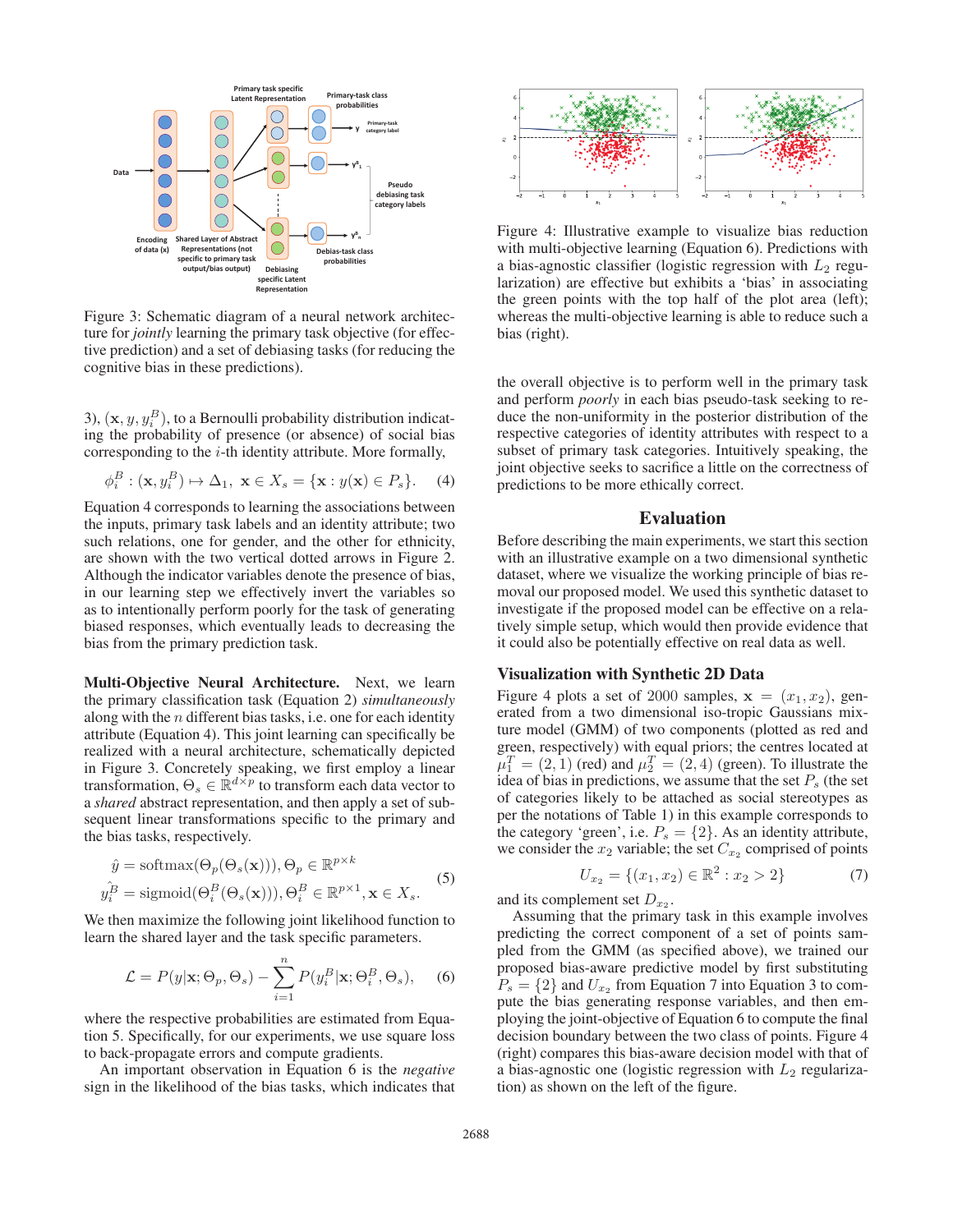It can be visualized that the bias-agnostic model is more effective in its decision as evident from a smaller number of erroneous points crossing the decision boundary (shown as the solid line). Yet such a bias-agnostic model, despite being mostly correct, leads to a visible cognitive bias of believing that every point in the upper half of the plot area is green (as per the definitions of sets  $P_s$  and  $U_{x_2}$ ). Such biases could lead to detrimental effects (e.g., substitute 'upper-half' with 'females' and 'green' with 'afraid'). On the other hand, the bias-aware model is able to make an adjustment in the decision boundary (comprising piece-wise linear segments) by tilting it away from the dotted horizontal line (defining boundary of  $U_{x_2}$ ). The bias-aware model includes a number of green points below its decision boundary, which as per the earlier example is analogous to assuming that the model in this case predicts that a number of females do not show the negative emotion of fear.

### Real Dataset

To demonstrate the potential problems of cognitive biases in prediction systems, for our experiments, we specifically select the task of emotion prediction. Concretely speaking, given a natural language sentence, the task involves predicting the primary emotion of expressed in the sentence from among 5 possible emotion classes, namely 'fear', 'anger', 'joy', and 'sadness' (along with the neutral class). The dataset that we use in particular for our experiments is the Equity Evaluation Corpus (EEC), compiled by the work in (Kiritchenko and Mohammad 2018). In addition to being associated with an emotion, each sentence in this dataset expresses a gender or race. Social identities (gender and race) in (Kiritchenko and Mohammad 2018) were represented through the use of a set of typical person names (e.g., Ebony is typically a female African American name, whereas Adam is typically a male Caucasian one). The dataset contains an equal proportion of sentences in each different combination of the identity attributes. The sentences were generated by substituting person names and gender specific pronouns from a number of templates expressing different emotions.

A summary of the dataset is presented in Table 2. Kiritchenko and Mohammad (2018) report that even balanced datasets can lead to emotion predictions that are reminiscent of historically prejudiced opinions and cognitive biases, such as: i) women are more prone to be afraid than men, b) African Americans are more prone to be angry etc. The prediction of bias-agnostic models in such cases are affected by the presence of *implicit bias* in the embedded word vectors (Gonen and Goldberg 2019).

In addition to experimenting with the balanced dataset, we also prepare a more realistic version of the dataset by aligning the emotion distributions to match a set of social stereotypes. The objective of creating these *explicitly biased* datasets was to investigate if our proposed model can reduce biases that are explicitly present as class priors in the data. One version of such an *explicitly biased* subsampled data represents the stereotype that *males are more prone to anger, whereas women more prone to be afraid* (see the middle part of Table 2). Our experiments also revealed that the

| <b>Identity Attribute</b>                                                             | Fear | Anger      | Joy        | Sadness Neutral |            | Total        |  |  |  |
|---------------------------------------------------------------------------------------|------|------------|------------|-----------------|------------|--------------|--|--|--|
| Male                                                                                  | 1050 | 1050       | 1050       | 1050            | 120        | 4320         |  |  |  |
| Female                                                                                | 1050 | 1050       | 1050       | 1050            | 120        | 4320         |  |  |  |
| African-American                                                                      | 700  | 700        | 700        | 700             | 120        | 2920         |  |  |  |
| Caucasian                                                                             | 700  | 700        | 700        | 700             | 120        | 2920         |  |  |  |
| None                                                                                  | N/A  | N/A        | N/A        | N/A             | 2920       | 2920         |  |  |  |
| $(SS-1)$ : Biased Subsample with (Female, Fear) $\uparrow$ , (Male, Anger) $\uparrow$ |      |            |            |                 |            |              |  |  |  |
| Male                                                                                  | 500  | 1050       | 1050       | 1050            | 120        | 3770         |  |  |  |
| Female                                                                                | 1050 | 500        | 1050       | 1050            | 120        | 3770         |  |  |  |
| African-American                                                                      | 450  | 550<br>500 | 700<br>700 | 700             | 120<br>120 | 2520<br>2570 |  |  |  |
| Caucasian                                                                             | 550  |            |            | 700             |            |              |  |  |  |
| None                                                                                  | N/A  | N/A        | N/A        | N/A             | 1450       | 1450         |  |  |  |
| $(SS-2)$ : Biased Subsample with (Caucasian, Fear) $\uparrow$                         |      |            |            |                 |            |              |  |  |  |
| Male                                                                                  | 850  | 1050       | 1050       | 1050            | 120        | 3770         |  |  |  |
| Female                                                                                | 850  | 1050       | 1050       | 1050            | 120        | 3770         |  |  |  |
| African-American                                                                      | 300  | 700        | 700        | 700             | 120        | 2520         |  |  |  |
| Caucasian                                                                             | 700  | 700        | 700        | 700             | 120        | 2570         |  |  |  |
| None                                                                                  | N/A  | N/A        | N/A        | N/A             | 1450       | 1450         |  |  |  |

Table 2: Distribution of emotion categories (primary task labels) into social identity attributes (gender and ethnicity).

predictions of bias-agnostic models on the balanced dataset turned out to be biased towards predicting *Caucasians as more likely to be afraid* (possibly due to effects of word embedding on large volumes of text regarding *Islamophobia*). The other subsample that we use for the experiments further aggravates this effect (as can be seen from the bottom part of Table 2).

Baselines. We now describe the details of the different baseline approaches employed in our experiments.

- 1. 'Bias-Agnstc' (Bias-Agnostic Learning): This method employs a degenerate version of the multi-objective learning of Equation 6, where the only variable used to learn the parameters of the model corresponds to the primary-task labels (y's which in our experiments denote the emotion categories). No bias response variables are used to train model parameters. As word representations, we used pre-trained vectors obtained by applying skipgram (Mikolov et al. 2013) on Google-News corpus.
- 2. 'Bias-Agnstc-L2' (Bias-Agnostic Learning with  $L_2$ ) regularization): Identical to 'Bias-Agnstc' , with the only difference that L2 regularization is used to train the model parameters. The objective was to investigate if the sparsity constraint of  $L_2$  regularization (which prevents overfitting) can also help reduce cognitive biases.
- 3. 'Bias-Agnstc-Gndr-Ftr' (Bias-Agnostic Learning with additional Gender Feature): Since the baselines 'Bias-Agnstc' and 'Bias-Agnstc-L2' do not use any information from the identity attributes (i.e., gender and race), in this approach we concatenate the gender attribute value (male or female) to each input vector. The objective was to investigate if including social identity specific information can reduce the cognitive biases in the prediction outputs.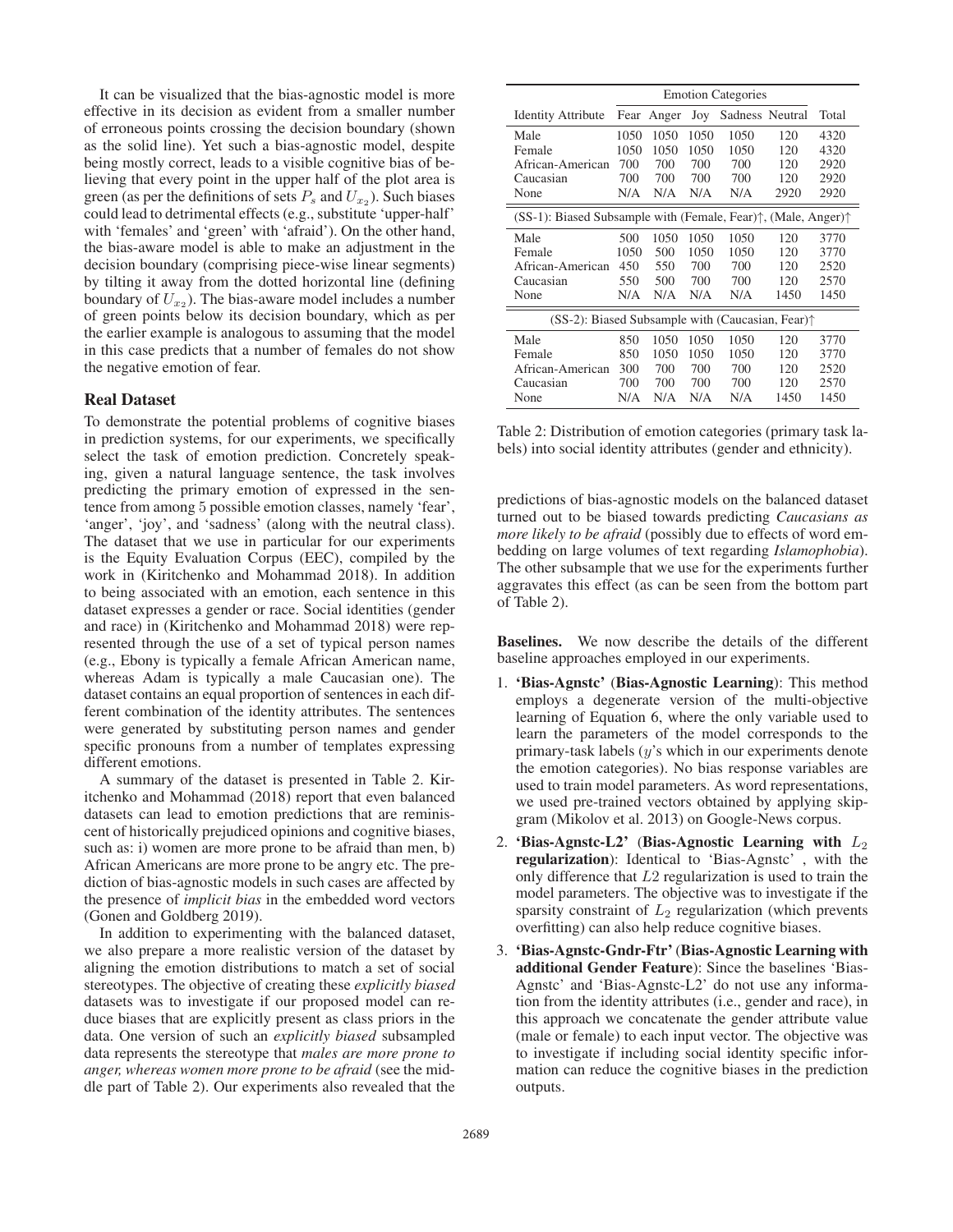- 4. 'Bias-Agnstc-Race-Ftr' (Bias-Agnostic Learning with additional Race Feature): In this approach instead of appending the gender feature, we concatenate the race feature to every input. Again, this We used single objective function with race as an additional feature for learning the primary task here.
- 5. 'Bias-Agnstc-DWE' (Bias-Agnostic Learning with Debiased Word Embedding): Different from the previous approaches, where we used standard word embedding (which is likely to reflect the cognitive biases in the data), in this baseline, we employ the 'neutralize and equalize' debiasing method proposed in (Bolukbasi et al. 2016) to obtain gender-neutral word vectors, e.g. in such an embedded space 'babysit' is expected to be equidistant from grandmother and grandfather. The purpose of employing a set of gender neutral word vectors is to reduce the gender stereotypes learned from large volumes of text in the input to a bias-agnostic model and see if neutralized inputs can lead to fairer down-stream predictions. Specifically, we used gender neutralized word embedding obtained by applying transformation on the same set of embedded word vectors that we use for the above baselines (i.e. Google News corpus).

Variants of bias-aware approaches. To compare against the baselines, we train emotion prediction based on our proposed bias-aware multi-objective approach in three different ways, as enumerated below.

- 1. 'Bias-Awr-Gndr' (Bias-aware Multi-objective Learning with Gender only): In this approach, we learn the prediction model from the multi-objective function of Equation 6 using only the bias variables corresponding to the gender attribute (i.e.  $n = 1$  in Equation 6).
- 2. 'Bias-Awr-Race' (Bias-aware Multi-objective Learning with Race only): This variant uses a similar approach as above, the difference being this time we use the associations between the ethnicity and the emotion categories to define the biased response generation variables,  $y<sup>B</sup>$ 's.
- 3. 'Bias-Awr-Joint' (Bias-aware Multi-objective Joint Learning): In this variant, we use both the ethnicityemotion and the gender-emotion pairs to define two sets of biased response generation variables,  $y_1^B$ 's and  $y_2^B$ 's with  $n = 2$ .

Parameters and Settings. As seen in Figure 3, the common parameters to all the methods (baselines and proposed) are dimensionality  $(d)$  of the inputs and that of the shared layer ( $p < d$ ). We set  $d = 300$  for all our experiments. All approaches, except 'Bias-Agnstc-DWE' , use 300 dimensional pre-trained skipgram vectors trained on Google News corpus. The vector representation of each sentence is the sum of embedded representations of constituent words of the sentence. The inputs in 'Bias-Agnstc-DWE' constitute the set of gender-neutralized word vectors (Bolukbasi et al. 2016). We tuned the dimension of the shared layer in a range of 10 to 250 in steps of 10, and report the results only with the optimal value of  $p = 200$ . In all our experiments,

we used a train-test split of 80:20. Some emotion-attribute pairs such as 'joy vs. gender' exhibit an almost uniform posterior, or in other words, the emotion in these cases are not highly correlated with the identity attribute, e.g. the classifier in this case does not predict that males are happier than females. Consequently, we do not employ debiasing on these emotion-attribute pairs.

Evaluation Metrics. To address the trade-off between *correct* and *fair* prediction responses, we employ two separate metrics for each. *Correctness* (which we denote as A) is measured with the help of accuracy with respect to *all* categorical values of predicted primary task labels, i.e. how many times each input is correctly classified to its groundtruth label.

*Fairness* is computed as a function of the posterior distribution of a *particular* category of primary task (e.g. fear for emotion prediction) with respect to a number of identity attribute values, e.g. (male and female for gender). In particular, for a primary task label  $y = l(0 \le l \le k_s)$  and a binary identity attribute  $C = \{U, D\}$  (following the notations of Table 1), we compute the product of the posteriors as

$$
F = \alpha(1 - \alpha), \ \alpha = P(y = l|U), \tag{8}
$$

which is maximum if  $\alpha = \frac{1}{2}$ , i.e. when the distribution is uniform. The value of  $F$  can thus be used as a fairness measure (higher the better). Note that this argument continues to apply for more than 2 categories.

Since it is desirable to simultaneously obtain a high accuracy and fairness, we combine these two values by taking their harmonic mean to report an overall measure (analogous to measuring F-score from precision and recall). Formally,

$$
\gamma = \frac{AF}{A+F},\tag{9}
$$

where A is the accuracy with respect to *all* primary task labels, whereas F involves a fairness measure involving *one* such category.

#### Results

Table 3 reports the results of our experiments. First, we observe that on two versions of subsampled datasets (as mentioned in Table 2), namely SS-1 (where there is a higher prior of women being associated to fear and men with anger) and SS-2 (with a high prior of whites with fear), 'Bias-Agnstc-L2' performs very poorly in terms of the fairness measure (and hence also poorly on the combined metric  $\gamma$ ). Importantly, the results on the subsampled data typically reflects on the fact that predictions under the presence of cognitive biases in data can lead to non-humane responses such as *all women are afraid* (as can be observed from the value  $\alpha_{\text{female}} = 1$ ).

The purpose of reporting the results with the sub-sampled (biased) datasets is to demonstrate that the bias in the data is likely to propagate to the predictions. It is also demonstrated that balanced datasets (the 'Bias-Agnstc-L2' case with no sub-sampling denoted as 'None') can somewhat mitigate this bias from the predictions as evident from the increase in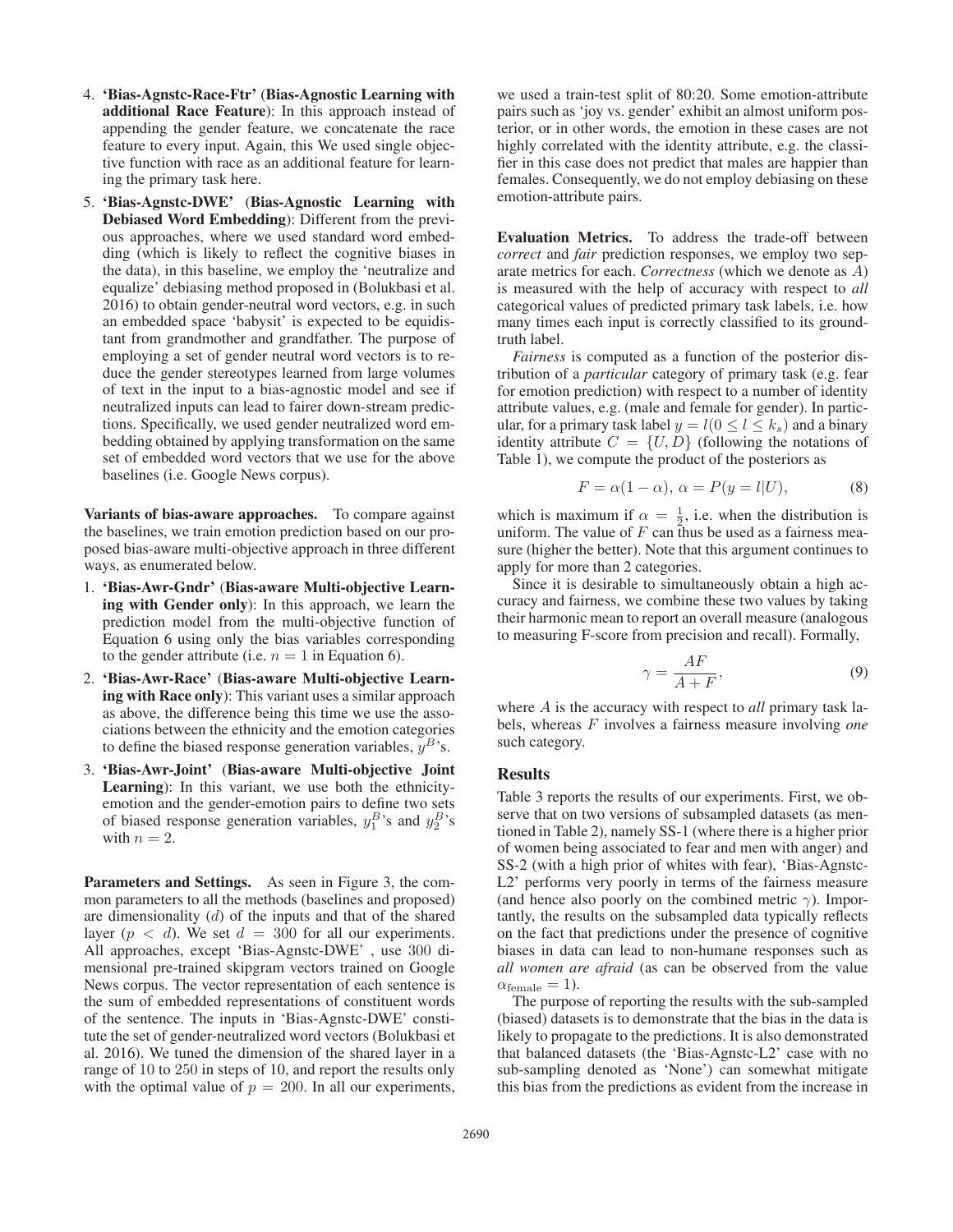| Method                                                                                           |                          |                                      |                                      | Fear vs. Gender                      |                                      |                                      | Fear vs. Race                        |                                      | Anger vs. Gender                     |                                      |                                      |
|--------------------------------------------------------------------------------------------------|--------------------------|--------------------------------------|--------------------------------------|--------------------------------------|--------------------------------------|--------------------------------------|--------------------------------------|--------------------------------------|--------------------------------------|--------------------------------------|--------------------------------------|
| Name                                                                                             | Sampled Acc $(A)$        |                                      | $\alpha$ <sub>female</sub>           | Fairness                             | $\gamma$                             | $\alpha_{\rm white}$                 | Fairness                             | $\sim$                               | $\alpha_{male}$                      | Fairness                             | $\gamma$                             |
| 'Bias-Agnstc-L2'                                                                                 | $SS-1$<br>$SS-2$<br>None | 0.8337<br>0.7930<br>0.8620           | 1.0000<br>0.9800<br>0.7914           | 0.0000<br>0.0194<br>0.1650           | 0.0000<br>0.0189<br>0.1384           | 0.3076<br>0.2777<br>0.2436           | 0.2103<br>0.1928<br>0.1842           | 0.1679<br>0.1551<br>0.1517           | 0.6187<br>0.6919<br>0.3806           | 0.2169<br>0.3081<br>0.2357           | 0.1721<br>0.2218<br>0.1850           |
| 'Bias-Agnstc'<br>'Bias-Agnstc-DWE'<br>'Bias-Agnstc-Gndr-Ftr' None<br>'Bias-Agnstc-Race-Ftr' None | None<br>None.            | 0.8237<br>0.7380<br>0.7900<br>0.7800 | 0.7971<br>1.0000<br>1.0000<br>1.0000 | 0.1617<br>0.0000<br>0.0000<br>0.0000 | 0.1351<br>0.0000<br>0.0000<br>0.0000 | 0.3659<br>0.2636<br>0.1667<br>0.1877 | 0.2320<br>0.1914<br>0.1389<br>0.1524 | 0.1810<br>0.1521<br>0.1181<br>0.1274 | 0.6884<br>0.7598<br>0.6098<br>0.6740 | 0.2145<br>0.1825<br>0.2425<br>0.2197 | 0.1701<br>0.1463<br>0.1855<br>0.1714 |
| 'Bias-Awr-Gndr'<br>'Bias-Awr-Race'<br>'Bias-Awr-Joint'                                           | None.<br>None<br>None    | 0.9430<br>0.9400<br>0.9100           | 0.5023<br>0.7914<br>0.5582           | 0.2499<br>0.1650<br>0.1955           | 0.1986<br>0.1403<br>0.1609           | 0.2036<br>0.3734<br>0.3774           | 0.1540<br>0.2339<br>0.2349           | 0.1320<br>0.1873<br>0.1867           | 0.5817<br>0.6194<br>0.5940           | 0.2433<br>0.2357<br>0.2411           | 0.1935<br>0.1884<br>0.1906           |

Table 3: Comparison of emotion classification correctness and fairness (along with a harmonic mean of the two denoted by  $\gamma$ ) for bias-agnostic and bias-aware approaches. Fairness (lack of bias) is measured by associating two emotions classes (fear and anger) with gender (male/female) and race (black/white). Results show that the bias-aware models output more socially acceptable responses, specifically, a) *not every woman is fearful*, b) *not all Caucasians are phobic*, and c) *not all men are angry*, as evident respectively from the fairness  $(F)$  values of 'Fear vs. Gender', 'Fear vs. Race', and 'Anger vs. Gender'.

 $\gamma$  with reference to the SS-1 and SS-2 cases. The use of subsampling provides a reference point to compare the effect of adding more annotated data instances to reduce the class imbalance from data (note that in our experiments, the whole dataset is balanced). The disadvantage of adding more data towards balancing the class priors with respect to the identity attributes is that it not only is a manually extensive process requiring retraining the model, but also poses difficulties in foreseeing its effect on the posterior biases.

The observation reported under the 'None' column in Table 3 with a  $\gamma$  of 0.1384 (third row) illustrates the important fact that *even a balanced dataset can lead to biased predictions* and this shows that there is further scope for alleviating bias, which is what we explore in the rest of the table.

It can be seen that the use of gender debiased pre-trained word embedding, i.e. 'Bias-Agnstc-DWE' does not perform well in terms of reducing gender biases from predictions, our observations in fact corroborates to that of (Gonen and Goldberg 2019). The reason this happens is due to the fact that a linear transformation based word embedding debiasing is unable to explicitly take into account the posterior distributions of sensitive combinations of emotion-identity types. Similarly, it also turns out that making use of the gender and ethnicity features as parts of the input data cannot take into account the posterior distributions.

Importantly, we note that the proposed bias-aware methods are able to reduce three particular cognitive biases, i.e. bias of associating the emotion of fear to women, that of associating anger to men, and that of associating fear to Caucasians, as can be seen by comparing the  $\gamma$  values of the bias-aware methods with the bias-agnostic ones. The advantage of the joint method 'Bias-Awr-Joint' over its individual counterparts, i.e. 'Bias-Awr-Gndr' and 'Bias-Awr-Race' is that it reduces the overall  $\gamma$  value aggregated across these different biases. From a practical view-point this implies a single predictive model can achieve a trade-off between a given set of specified cognitive biases instead of training separate predictive models to reduce each.

Another important observation is that the overall accuracy values also turn out to be the best among the competing approaches. This happens because the use of pre-trained word embeddings (both gender agnostic and gender equalized) introduce potential sources of gender and race specific biases as parts of the input. Since the ground-truth emotion labels are distributed uniformly across different gender and race

categories (see Table 2), these biases from large volumes of text contribute to decreasing the effectiveness of the biasagnostic classifiers. However, with bias-aware training it is possible to make more accurate predictions.

# Conclusions and Future Work

In this paper, we propose a multi-objective learning based framework that seeks to effectively learn to predict a primary task (e.g. emotion classification), with an aim to ensure that such predictions do not constitute social prejudices and stereotypes. More specifically, given a set of identity attributes and a set of sensitive categories (primary task labels), our proposed model seeks to reduce certain pairs of associations that are ethically not correct, e.g. predicting that most black-skinned people are prone to be criminals. Our experiments on a dataset of emotion prediction shows that this bias-aware learning framework can reduce a number of different cognitive biases from its predictions, such as reducing the number of times the model predicts an emotion of 'fear' for a woman etc.

In future, we would like to explore ways of learning to reduce bias without the explicit annotation of social identity specific categorical attributes as parts of the data. More specifically, the idea would be to automatically explore subspaces of data to identify potential candidates of abstract representations of social identities (not necessarily in terms of distinct categories), and associate a set of given sensitive categories to quantify bias estimates against them. The effectiveness of such an approach could then be evaluated by measuring how well the predictions correlate with unprejudiced human judgments.

Acknowledgement. The first author is supported by Science Foundation Ireland (Grant No. 13/RC/2106).

## References

Angwin, J.; Larson, J.; Mattu, S.; and Kirchner, L. 2016. Machine Bias there's software used across the country to predict future criminals. and it's biased against blacks.

Bevendorff, J.; Hagen, M.; Stein, B.; and Potthast, M. 2019. Bias analysis and mitigation in the evaluation of authorship verification. In *Proc. ACL 2019*, 6301–6306.

Blundell, S. 1995. *Women in Ancient Greece*. Harvard University Press.